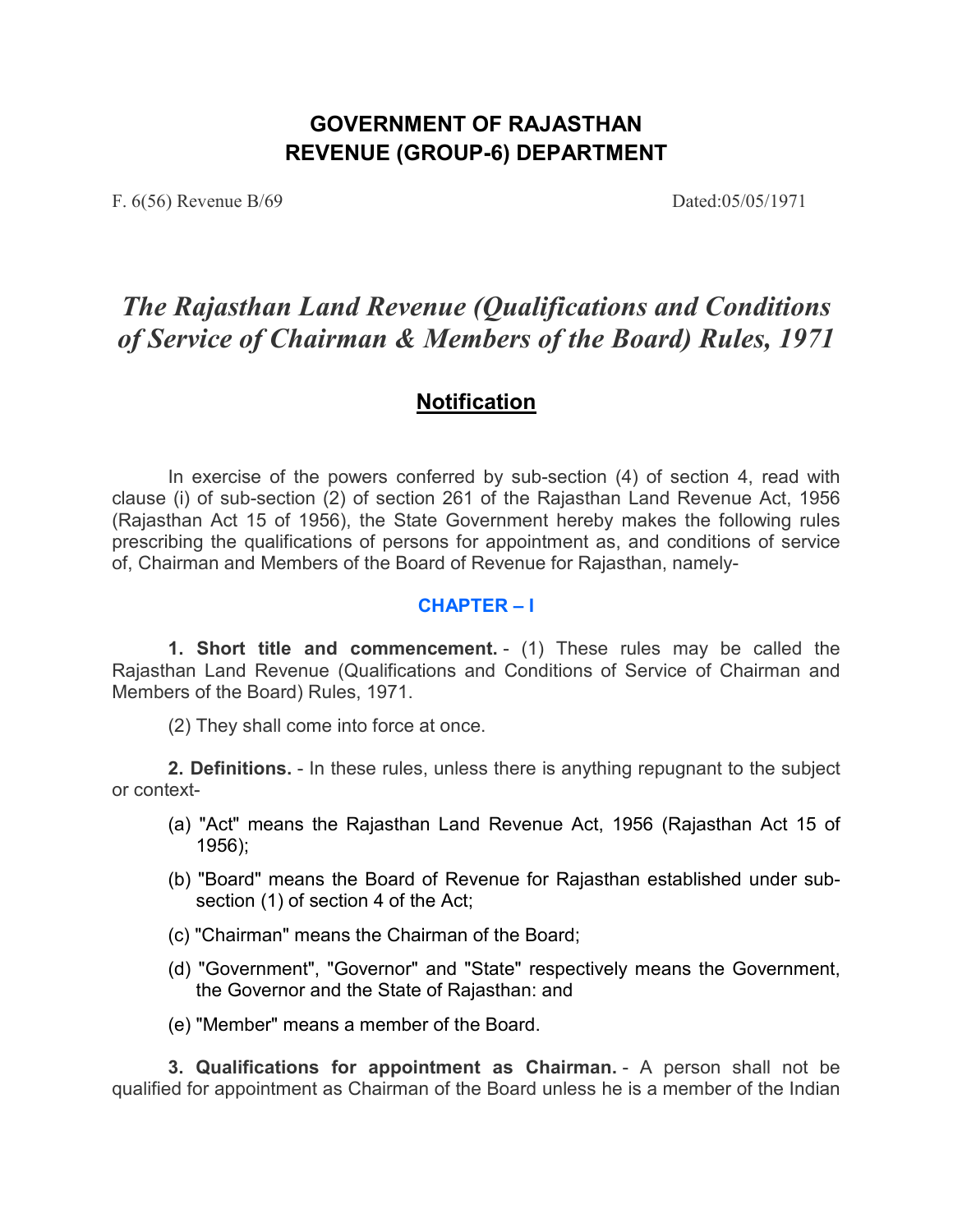Administrative Service borne on the Rajasthan cadre and has served in Rajasthan for at least twelve years.

**4. Qualifications for appointment as member.** - A person shall not be qualified for appointment as a member of the Board unless he is-

- (a) a member of the Indian Administrative Service borne on the Rajasthan Cadre and has served for at least twelve years in Rajasthan; or
- (b) a member of the Rajasthan Higher Judicial Service and is qualified for appointment as a Judge of a High Court: or
- (c) an advocate qualified for appointment as a Judge of a High Court and have completed 54 years of age of 1<sup>st</sup> January of the year in which appointment is made.
- (d) a member from super time scale of Rajasthan Administrative Service and have completed 54 years of age and 20 years of service of Rajasthan Administrative Service.

**5. Appointment of Chairman and member from the Indian Administrative Service.** - The Chairman and the members of the Board from the Indian Administrative Service shall be appointed by the Government in accordance with the rules applicable to the members of that service from amongst officers fulfilling the qualifications prescribed in rule 3 and clause (a) of rule 4.

5A. Repealed by Notification dated 25.09.2001

**5B. Appointment of members from super time scale of Rajasthan Administrative Service.** - The Board shall have eleven members fulfilling the qualifications prescribed in clause (d) of Rule 4 who shall be appointed by the Government on the recommendations of a committee consisting of the following-

| (a) Chief Secretary to the Government                                | Chairman             |
|----------------------------------------------------------------------|----------------------|
| (b) Chairman, Board of Revenue                                       | Member               |
| (c) Secretary to the Government in<br><b>Department of Personnel</b> | Member               |
| (d) Secretary to the Government in Revenue<br>Department             | Member-<br>Secretary |

**6. Appointment of member from the Rajasthan Higher Judicial Service and Advocates.** - (1) The Board shall have four members fulfilling the qualifications prescribed in clause (b) or (c) of rule 4, of whom at least, two shall be from the Rajasthan Higher Judicial Service.

(2) The four members referred to in sub-rule (1) above shall be appointed by the Government on the recommendations of a Committee consisting of-

(a) the Chief Justice of the High Court of Judicature of Rajasthan;

(b) The Chairman of the Rajasthan Public Service Commission;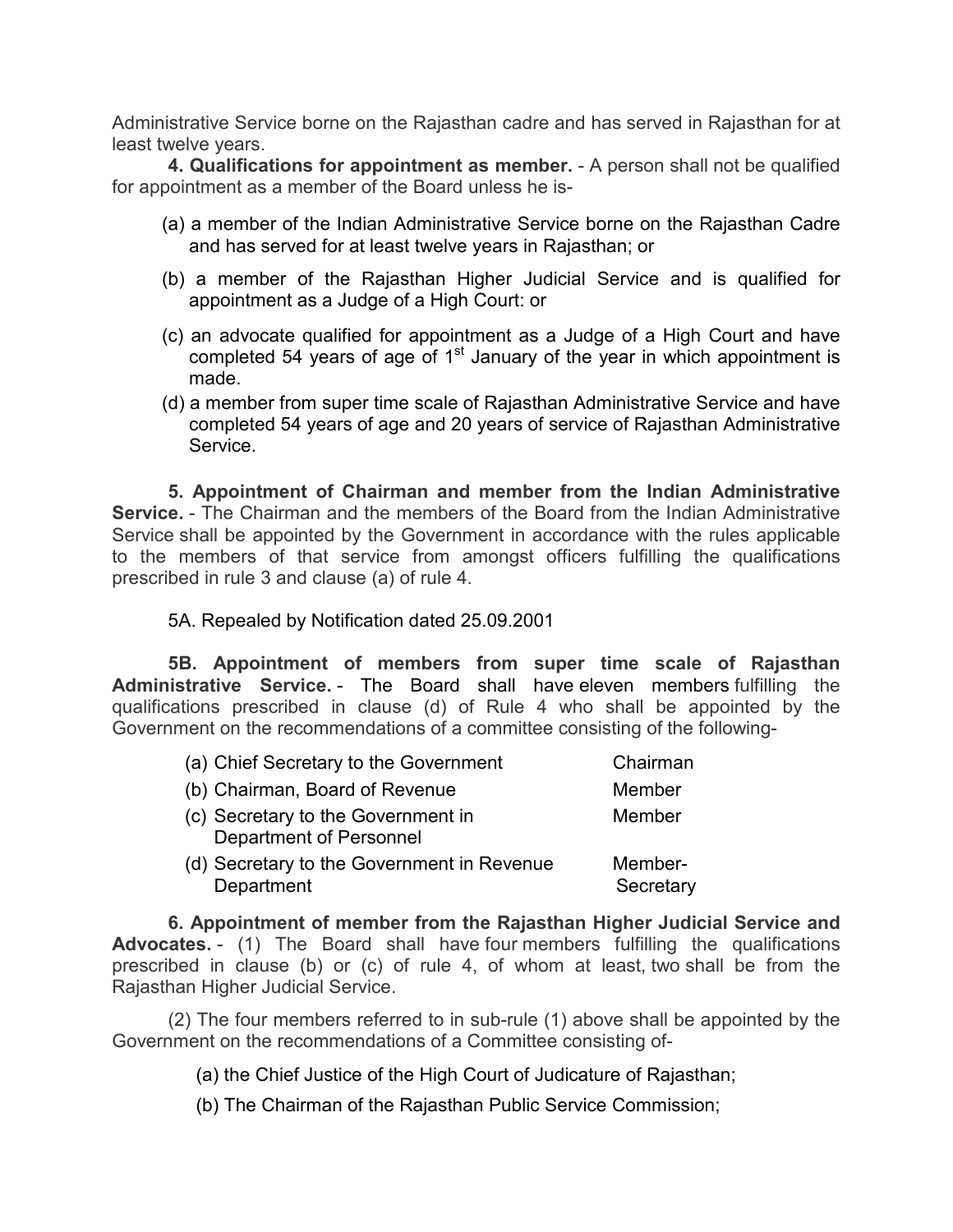(c) the Chief Secretary to the Government; and

(d) the Chairman of the Board;

(e) Secretary to the Government of Revenue Department.

(3) The Chief Justice shall be the Chairman of the Committee and shall preside over it meetings.

(4) The Secretary to the Government in the Revenue Department shall be the Secretary of the Committee.

(5) In making selection from amongst the Advocates fulfilling the qualifications prescribed in clause (c) of rule 4, the Committee shall have regard to the candidate's-

- (a) knowledge of revenue laws and revenue Administration of the State; and
- (b) experience in conducting revenue cases before judicial and revenue courts of the State:
- (c) the method of selection of a member under this rule for making recommendation to the Government shall be determined by the Committee.

**7. Conditions of Service of Chairman and members appointed from the Indian Administrative Service.** - The terms and conditions of service of the Chairman and members of the Board appointed from the Indian Administrative Service shall be regulated by the rules applicable to the member of that service.

**7(a).** Except as hereafter provided in these rules, the terms and conditions of the members appointed from the Rajasthan Administrative Service shall be regulated by the rules applicable to the member of the service.

**8. Conditions of Service of members appointed from the Rajasthan Higher Judicial Service.** - Except as hereinafter provided in the rules, the terms and conditions of members appointed from the Rajasthan Higher Judicial Service, shall be regulated by the rules applicable to the members of that service.

**9. Conditions of service of member appointed from the Advocates.** - The term and conditions of a member appointed from the amongst the persons fulfilling the qualifications prescribed in clause (c) of rule 4 shall be as specified in chapter II of the rules.

**10. Order of precedence.** - (1) The Chairman shall have rank and precedence over the other members of the Board.

(2) The other members of the Board shall have rank and precedence amongst themselves according to the date of their appointment as member of the Board or to post carrying equivalent pay scales.

**11. Temporary vacancy of Chairman.** - If the office of the Chairman becomes vacant or if the Chairman is by reason of absence or for any other reason unable to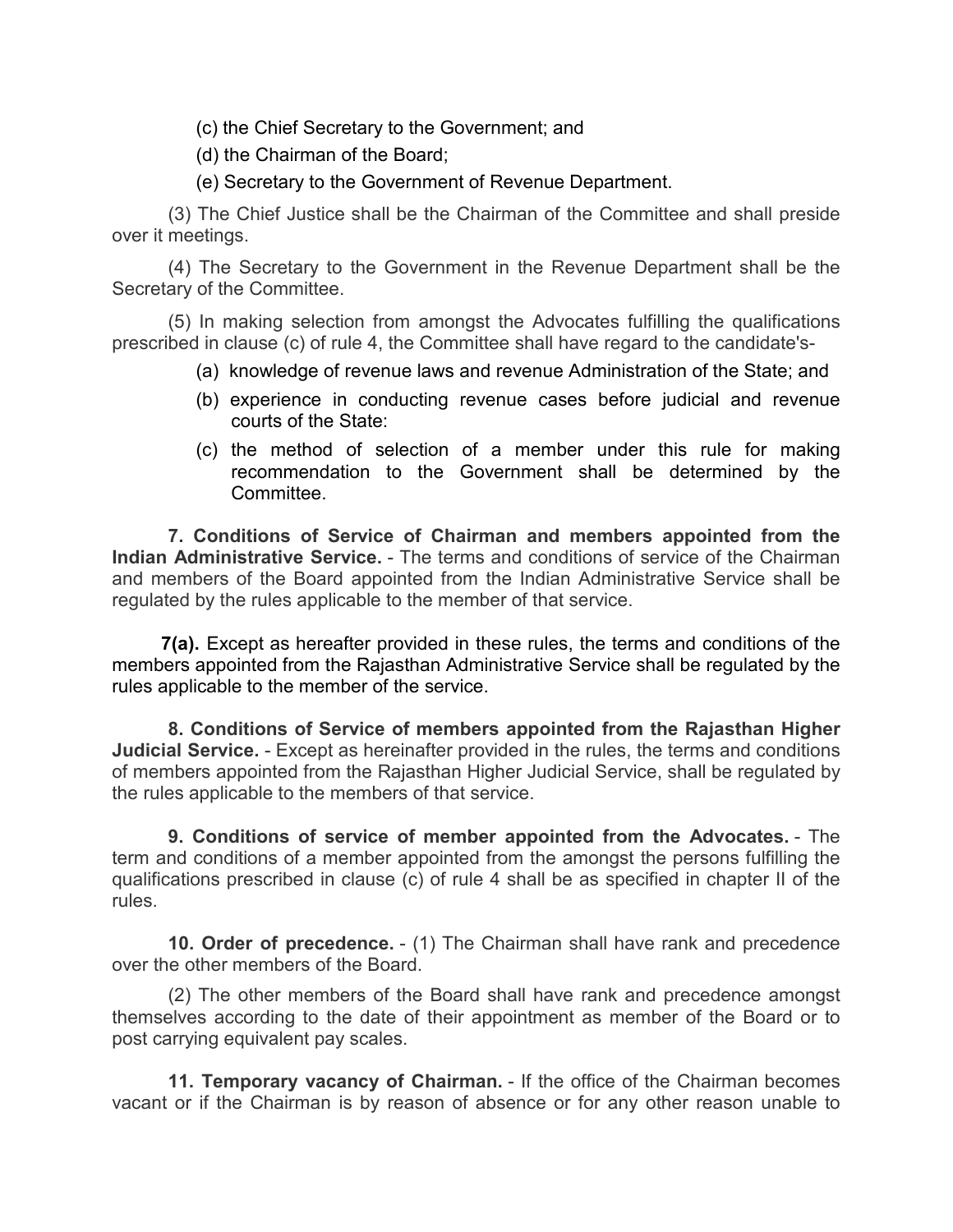perform the duties of his offence, those duties shall until some person appointed under rule 3 to the vacant office has entered on the duties thereof or as the case may be, until the Chairman has resumed his duties, be performed by the senior most I.A.S. member.

**11A. Temporary vacancy of Members.** - Notwithstanding anything contained in rule 6, temporary vacancy of a member required to be filled under that rule may be filled by the Government by appointment of member of the Indian Administrative Service fulfilling the qualifications prescribed in clause (a) of Rule 4.

### **CHAPTER II**

#### *Conditions of service of Members appointed from the Rajasthan Higher Judicial Service or Rajasthan Administrative Service and Advocates*

**12. Oath.** - Every person appointed as member of the Board shall be required to take an oath or make a solemn affirmation that he will bear true facts and allegiance to the Constitution of India as by law established and that he will uphold the sovereignty and integrity of India and that, he will duly and faithfully discharge, the duties of his office except in the case of an officer appointed from the Indian Administrative Service or the Rajasthan Higher Judicial Service or Rajasthan Administrative Service who has already taken such an oath or made such an affirmation.

**13. Pay.** - (1) The pay of a member of the Board appointed under rule 6 shall be fixed at the minimum of the pay scale admissible to a member appointed from the Indian Administrative Service; it however, he was already drawing a pay equivalent to or higher than the minimum of that pay scale prior to his appointment as a member of the Board, he shall continue to draw his pay in such higher pay scale:

Provided that from the basic pay of RHJS ordinary scale Rs. 8900/- may be reduced and treated as grade pay and the balance of basic pay may be treated as pay in the RPB 37400-67000/-. The next date of increment shall remain unchanged.

Provided further that from the basic pay of RHJS selection grade pay 10,000/ may be reduced as treated as grade pay and the balance of basic pay in the RPB 37400-67000/-. The next date of increment shall remain unchanged.

(1-A). – The pay of a member of the Board appointed under rule 5-B shall be fixed at the minimum of the pay scale admissible to a member appointed from the Indian Administrative Service. If however, he was already drawing a pay equivalent to or higher than the minimum of that pay scale prior to his appointment as a member of the Board, than his pay shall be fixed at the next higher stage.

(2) The Dearness Allowance admissible to a member appointed from the Rajasthan Higher Judicial Service, Rajasthan Administrartive Service and from Advocates shall be the same as is admissible to a member appointed form the Indian Administrative Service.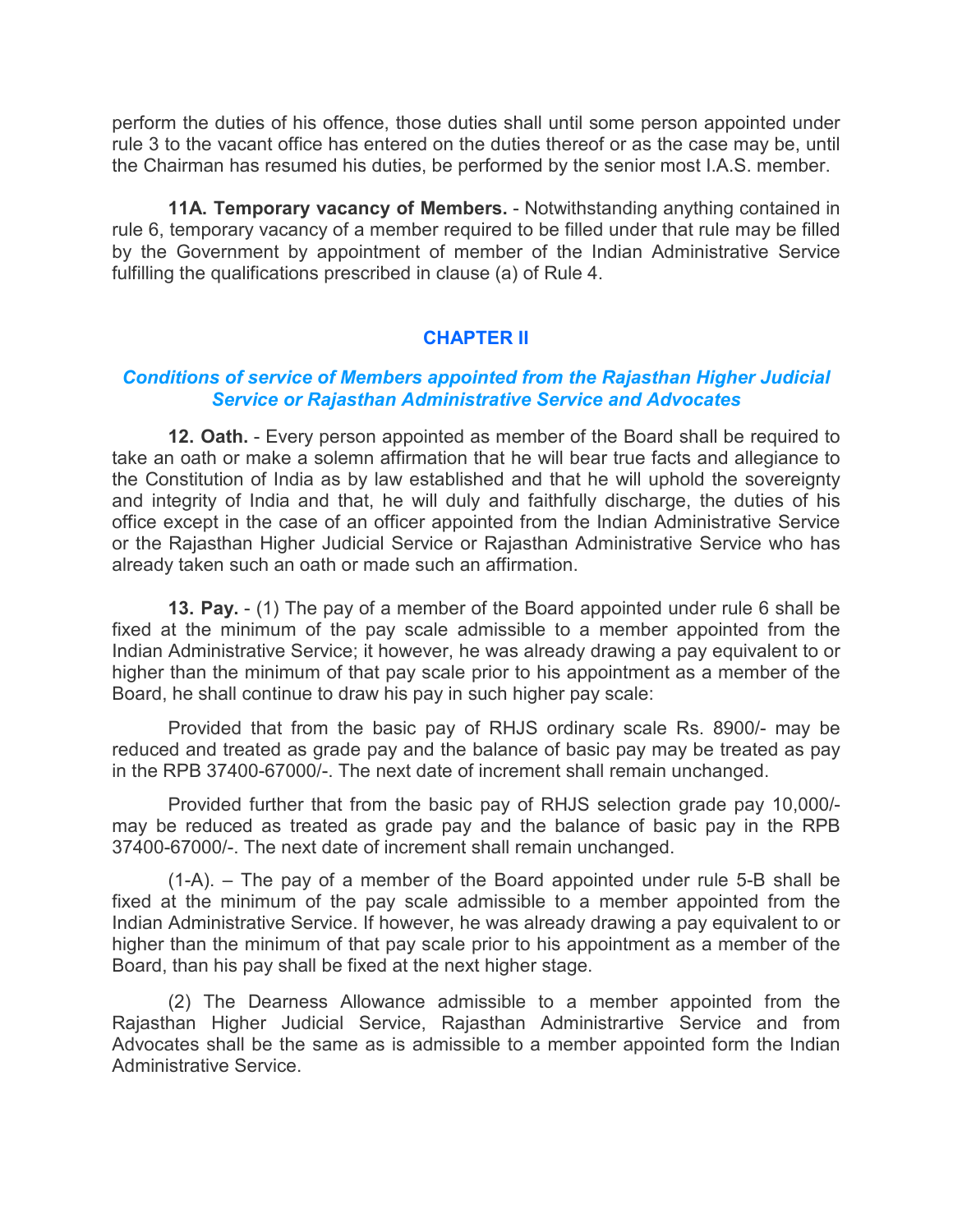**14. Term of office.** - (1) The Chairman or a member of the Board appointed under rule 5 from the Indian Administrative Service shall hold office till he attains the age of 60 years subject to the further re-employment for two years by the Government on the recommendation of the committee constituted under Rule 5-B.

(1A) A member of the Board appointed under rule 6 from Rajasthan Higher Judicial Service shall hold office till he continues be a member.

(1B) A member of the Board appointed under rule 5-B from the Rajasthan Administrative shall hold office till he attains the age of 60 years subject to further extension for two years by the Government on the recommendation of the committee constituted under Rule 5-B.

(1C) A member of the Board appointed under rule 6 from the Advocates shall hold office for four years or 60 years of age, whichever is earlier, subject to further extension for two years by the Government on the recommendation of the committee constituted under sub-rule (2) of rule 6.

(2) A member appointed from the Rajasthan Higher Judicial Service or from Rajasthan Administrative Service shall, however, continue to be a member of that service and retain suspended lien therein till the date of his superannuation in that service.

(3) A member appointed from the Advocates or the Chairman or a member appointed from the Indian Administrative Service who has been re-employed by the Government after he has attained the age of superannuation in that service.

- (a) may, by writing under his hand address to the Governor, resign his office;
- (b) may be removed from his office by the Governor if he-

(i) is adjudged an insolvent;

- (ii) engages during his term of office in any paid employment outside the duties of his office;
- (iii) is in the opinion of the Government, unfit to continue in office by reason of infirmity of mind or body: or
- (iv) is in the opinion of the Governor, guilty or misbehaviour.

**15. Leave.** - A member appointed from the advocates or a member appointed from the Rajasthan Higher Judicial Service after he has attained the age of superannuation in that service may be granted leave as follows-

- (a) Leave on leave salary equivalent to full pay upto on eleventh of the period spent on duty, subject to a maximum of four months at any one time;
- (b) Leave on medical certificate on leave salary equivalent to half pay, subject to a maximum of three months at any one time;
- (c) Extraordinary leave without pay and allowances, subject to a maximum of three months at any one time.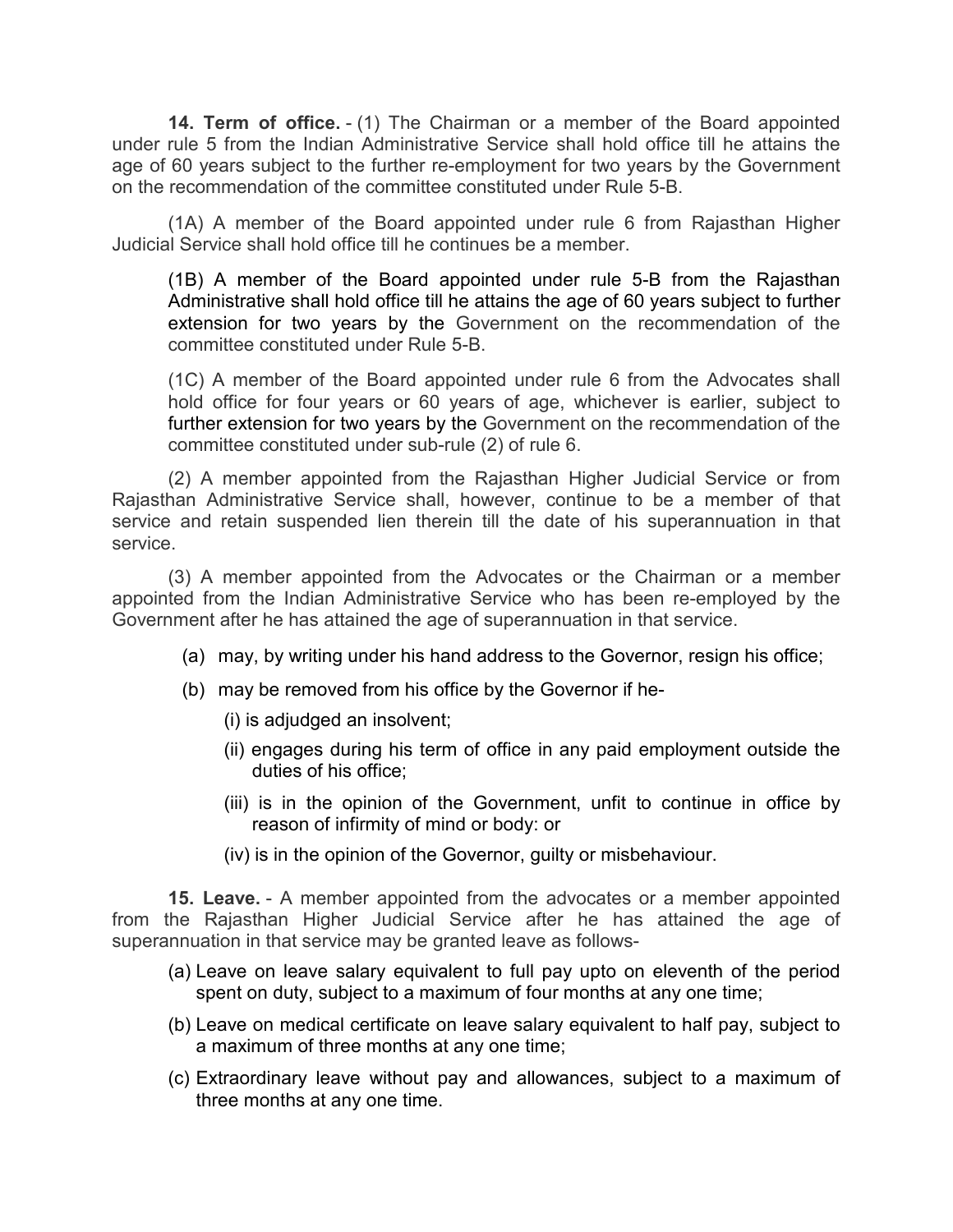**16. Pension.** - (1) Subject to the provisions of these rules, pension shall be payable to a member appointed from the advocates if he has completed not less than one year of service qualifying for pension.

(2) No pension shall be payable to such member on his removal from office, but in case he has completed one year of service and resigns from his office and such resignation is accepted by the Governor, the pension admissible under these rules, shall be payable to him:

Provided that in the case of member who is in receipt of a pension or benefit of contributory provident fund from any State Government or Government of India, the amount of such pension, including pension equivalent of death-cum-retirement gratuity and pension equivalent of the Government contribution to the provident fund, shall be deducted from the pension payable to him.

(3) A member appointed from the Advocates, who retires on or after the date of commencement of the Rajasthan Land Revenue (Qualification and Conditions of Service of Chairman and Members of the Board) (Amendment) Rules, 2010, shall be entitled to payment of pension at the rate of Rupees 30,000 per annum for each completed year of service subject to a maximum of Rs. 1,80,000 per year.

**Explanation.** - "each competed year of service" includes-

- (i) actual service;
- (ii) each period of leave on leave salary equivalent to full pay;
- (iii) each period of leave on medical certificate on leave salary equivalent of half pay subject to the total of such periods of leave not exceeding 20 days per year of completed service.

(4) The members appointed from the advocated who had retired or resigned before the date of commencement of The Rajasthan Land Revenue (Qualification and Conditions of Service of Chairman and Members of the Board) (Ammendment) Rules, 2010, shall with effect from September 01,2006 be entitled to draw pension 2.26 times of the pension payable to them under the rules applicable on the date of their retirement or resignation, as the case may be.

(5) The pension of the Chairman and Members, other than the members appointed from the advocates, shall be determined on the basis of the last pay and allowances drawn by them on the post of Chairman or members, as the case may be.

**17. Travelling Allowance Rules, Medical Attendance Rules and other Conditions of Service.** - A member appointed from the advocates or a member appointed from the Rajasthan Higher Judicial Service after he has attained the age of superannuation shall be entitled to the benefits and shall be subject to the conditions of service prescribed by the following rules as amended from time to time-

- (1) Rajasthan Higher Judicial Service Rules.
- (2) Rajasthan Service Rules, 1951 (Vol. 1 Part A & Part B and Vol. II).